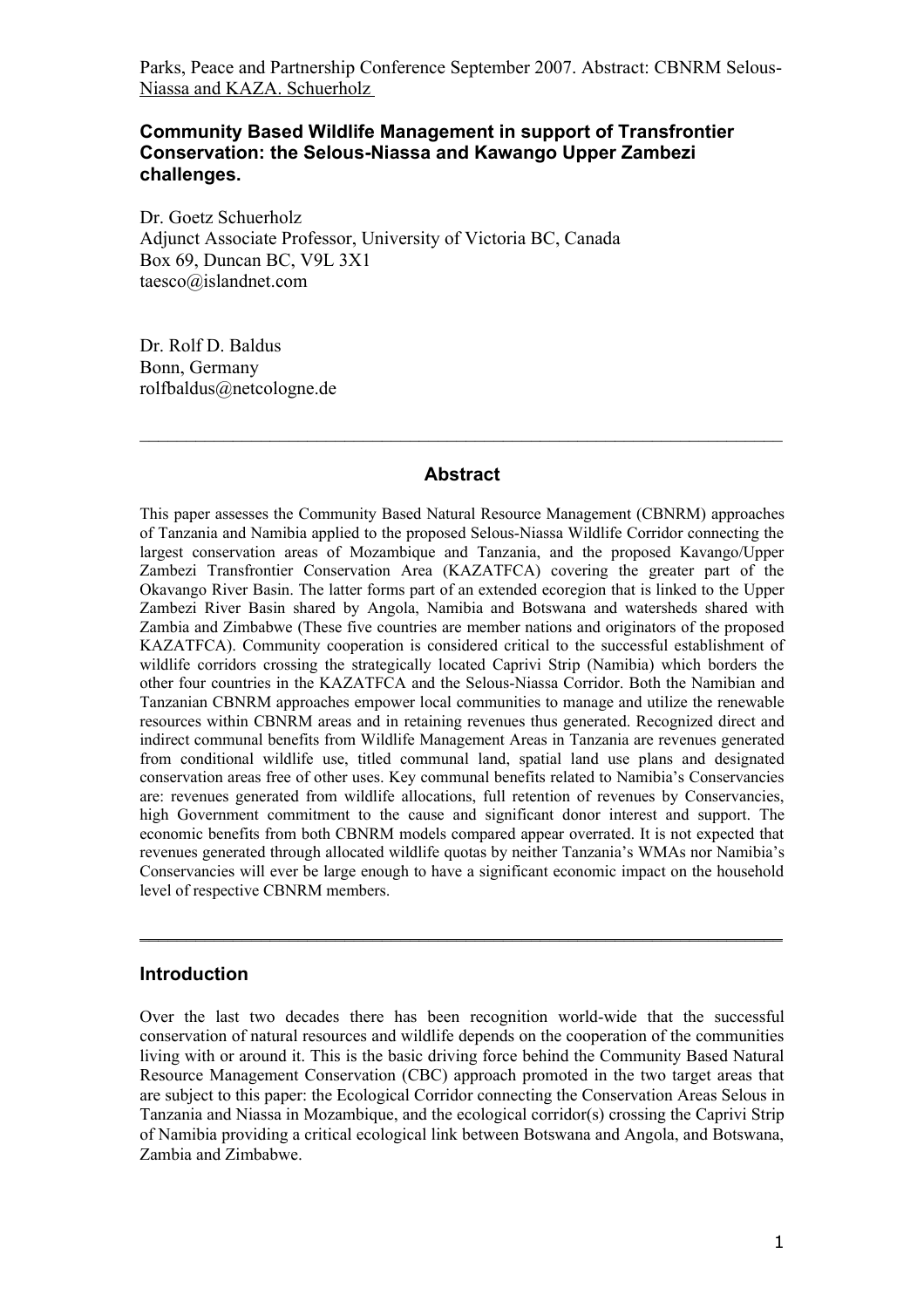Tanzania has seen in the past the initiation of numerous CBC initiatives such as the Ruaha Ecosystem Wildlife Management Project, the Cullman Wildlife Project, Ngorongoro Conservation Area Strategy, Serengeti Regional Conservation Strategy, Tanzania National Parks Community Conservation Service, Selous Conservation Project and other more localised efforts (Baldus et al, 2003). The experience gained in the implementation of these initiatives in the wildlife sector have been combined and a national CBNRM policy adopted largely based on the Wildlife Management Area (WMA) approach as pioneered around the Selous Game Reserve. Although the largely outdated Wildlife Conservation Act of 1974 has not yet been amended to include this new approach CBNRM it has been given a legal foundation through the 'Wildlife Conservation Regulations" in 2002 (Wildlife Management Areas). The Regulations confirm the right of communities to conditionally manage and utilize wildlife and other renewable resources on communal land registered under the WMA legal framework. In January 2003 the Wildlife Management Area Regulations and the Guidelines for the Designation and Management of WMAs were endorsed by the Ministry of Natural Resources and Tourism of Tanzania. A new draft Wildlife Act entailing provisions for community involvement has been in the legislative process since 2005.

The WMA approach is based on a system of Land Use Plans formulated by the member communities. WMA status gives communities immediate recognition of communal land boundaries and rights to the management and use of specified game species. WMAs compliant with all legal requirements are officially gazetted. The WMA approach ensures that conservation is done in true collaboration with local communities.

In Namibia, determined lobbying by the Namibian NGO "Integrated Rural Development and Nature Conservation" (IRDNC) has led to one of the most progressive policy environments for Community Based Natural Resource Management in southern Africa culminating in the Namibian Government passing the Nature Conservation Amendment Act (Act 5 of 1996). The Act enables communal-area residents to form Conservancies and to realize direct social, ecological and economic benefits from wildlife and tourism in their areas (Murphy et al., 2004).

The Namibian Conservancy model is similar to the Tanzania approach.. Conservancies compliant with all legal requirements are gazetted just like the WMAs in Tanzania. Communities have conditional rights to controlled and limited resource use on Conservancy land. This includes an annually assessed hunting quota provided the Conservancy is in compliance with its obligations under the Conservancy Act with focus on proven conservation success.

Prompted by the community-friendly Nature Conservation Act of 1996, the Conservancy movement in Namibia has rapidly gained momentum enjoying growing popularity with rural communities. To date 31 communal area Conservancies have been registered with an additional 50 under development benefiting more than 30,000 people.

# **1. Location and Description of the Target Areas**

#### **1.1. The Selous-Niassa Corridor (Tanzania-Mozambique)**

With an area of 154,000 km<sup>2</sup> the Selous – Niassa *miombo* woodland ecosystem of southern Tanzania and northern Mozambique forms part of one of the largest trans-boundary ecoregions in Africa. To the North it is bordered by the 48,000 km<sup>2</sup> Selous Game Reserve and to the South by the 42,400 km<sup>2</sup> Niassa Game Reserve. The northern boundary of the Niassa Game Reserve coincides with the Ruvuma River which forms the international boundary between Tanzania and Mozambique. The two protected areas are linked by a corridor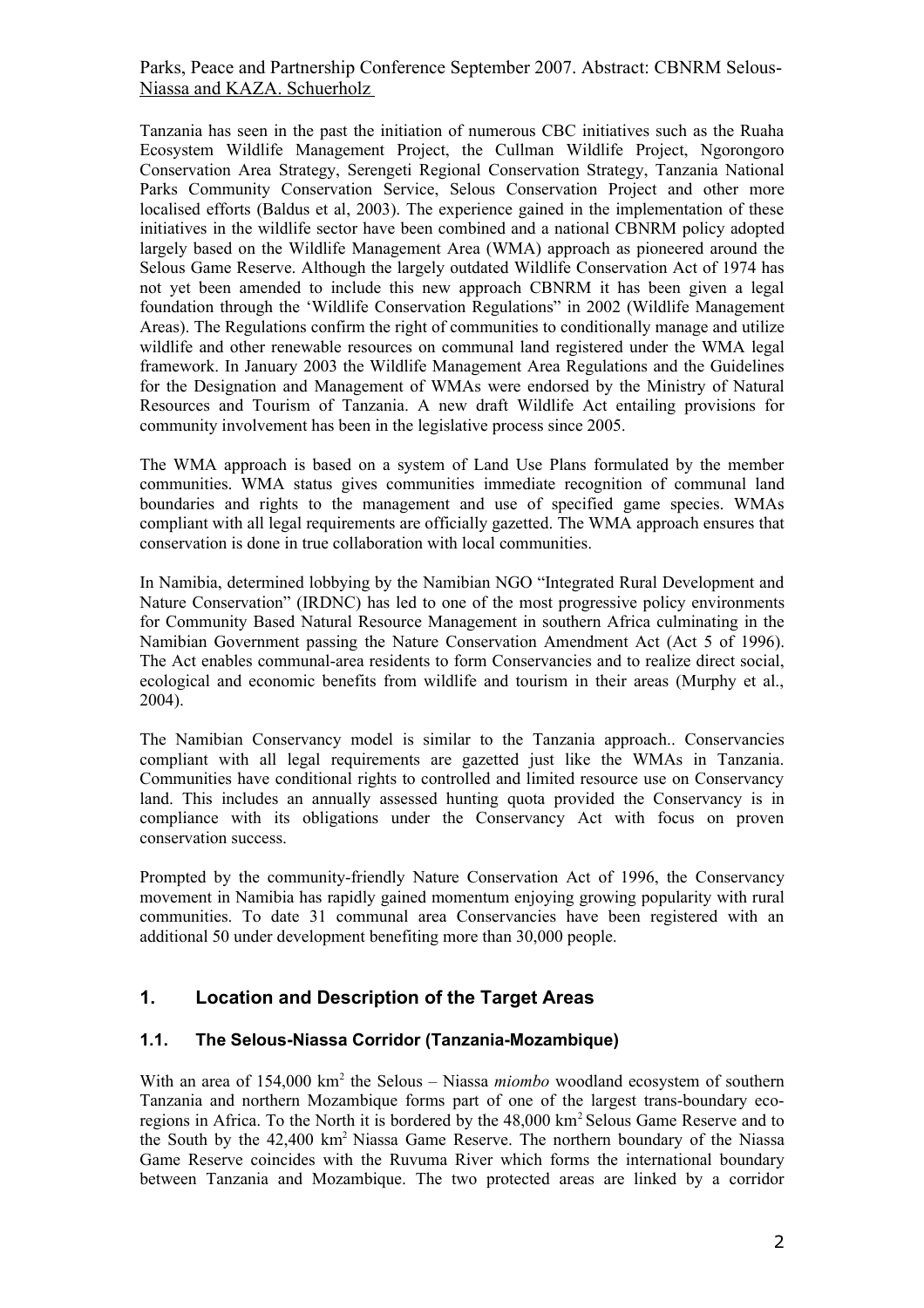(Selous-Niassa Wildlife Corridor) of approximately 120 km in length and about 50 km in width.

The Selous-Niassa *miombo* woodland ecosystem is dominated by *Brachystegia* spp., *Julbernardia* spp. and *Isoberlinia* spp. It forms part of the Zambezian biome, the largest biome in Southern Africa, typifying the Great African Plateau - the region's original landscape prior to being bisected by the tectonic origin of the Rift Valleys (Zambezi, Luangwa).

The wide Ruvuma floodplain bordering the corridor to the south supports unique ecosystems characteristic of Tanzania's coastal lowlands. The floodplain vegetation is composed of 50 % miombo *Brachystegia* woodland, 40 % open savannah, 5 % wetlands, 3 % "inselberg" vegetation and 2 % riverine and montane forests (Hahn, 2004). The inselbergs are a striking geological feature in a generally "flat" landscape. The Ruvuma River and associated riverine habitats of very high biodiversity value have been described as one of southern Africa's least known and pristine major river systems (Norton, 2005), known to support significant populations of large mammals, especially elephants.

The elephant population of the Selous-Niassa range estimated to exceed 65,000 animals constitutes one of the largest elephant populations in Africa. Other significant populations of large mammal species include Roosevelt's sable antelope (17,000) and Nyasa wildebeest (120,000), both subspecies are endemic to the area; Lichtenstein's hartebeest, Cape buffalo, giraffe, Boehms zebra, eland, greater kudu, common waterbuck, bushbuck, impala, common reedbuck as well as lion, African wild dog, leopard and spotted hyaena Klein-Gross-Schreiben checken!!. Black rhinos are still found in both Selous and Niassa but numbers are low, especially in Niassa (Hahn, 2004). Genetic exchange between the Niassa and Selous ecosystems is known to take place across the proposed ecological corridor.

The Niassa Game Reserve in Mozambique covers an area of approximately 23,400 km<sup>2</sup>. It is surrounded by 4 hunting blocks ("Coutadas") on its western, southern and eastern sides, which cover a further 19, 000  $km^2$ . Together these areas provide protection to more than  $42,000$  km<sup>2</sup>.

The Selous - Niassa ecological corridor covers 6000 km<sup>2</sup> of sparsely settled miombo woodlands. The northern section of the corridor extends from the Selous Game Reserve southwards to the Songea-Tunduru trunk road. This section is protected through the "North East Undendeule Forest Reserve" and the new, village-based provisional Wildlife Management Areas Songea and Tunduru. The southern corridor section (4,000 km<sup>2</sup>) falls within the Namtumbo and Tunduru Districts of the Ruvuma Region extending southwards for about 70 km from the Songea-Tunduru Trunk Road to the Ruvuma River.

The northern corridor section has been subject to a conservation project implemented jointly by the Tanzanian Wildlife Department and the Selous Conservation Program under the Tanzanian CBNRM concept, an effort currently extended to the southern corridor section. Formalising and conserving the currently unprotected southern corridor section will allow permanent biological linkage between the two protected area systems in Tanzania and Mozambique. It is a priority issue for a number of reasons: (1) the importance of the corridor ecosystem for sustainable biodiversity conservation; (2) its importance in linking two major protected areas enabling both animal movements and gene flow between wildlife populations of global importance; (3) the improvement of local livelihoods by demonstrating wildlife as a viable form of land use; and (4) the contribution the corridor is expected to make to developing a national network of community managed WMAs (UNDP, 2003).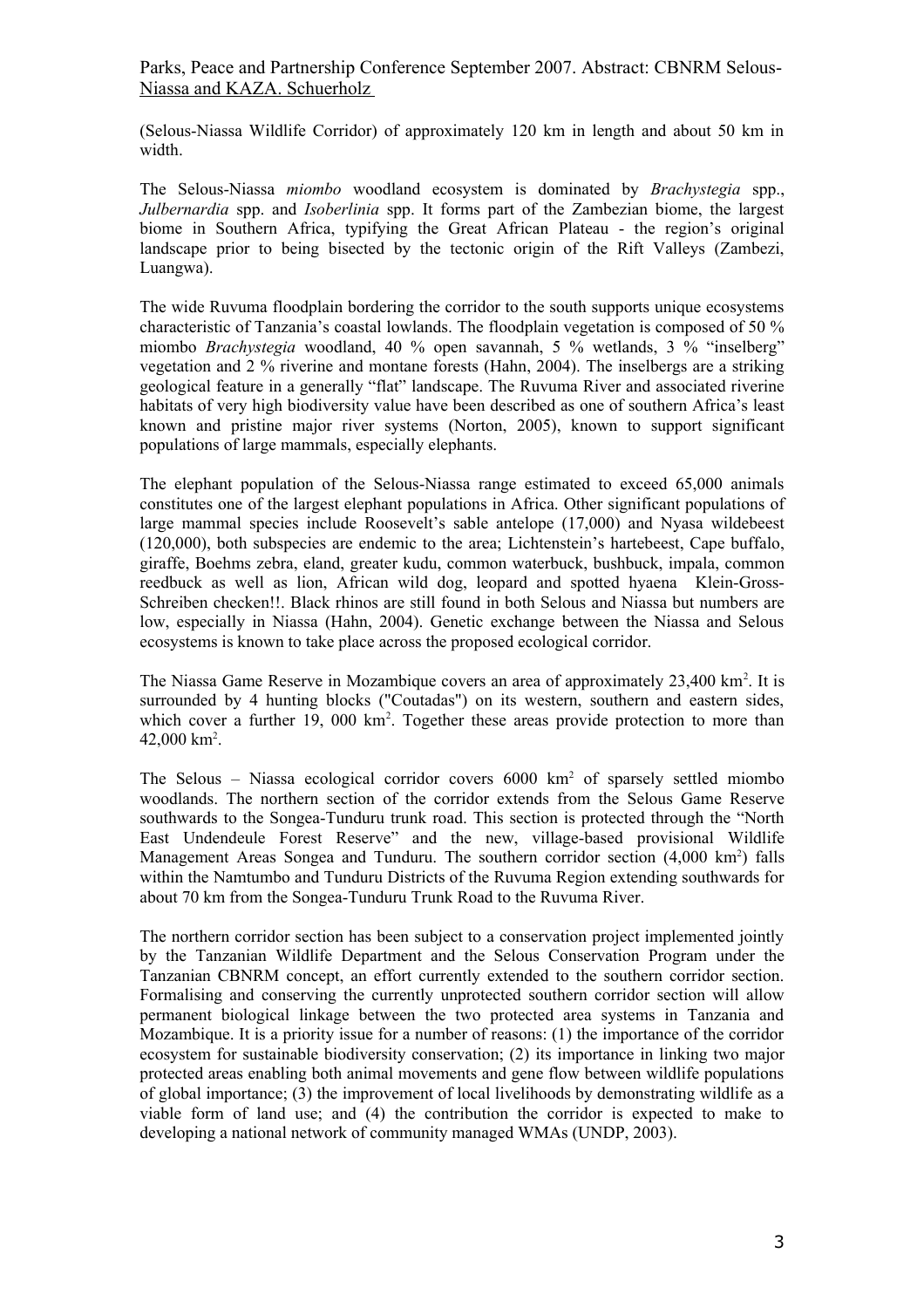Complementary grants from the Global Environment Facility (GEF) and the German Government (KfW) have been secured to extend the network of WMAs across the southern part of the corridor to the Ruvuma River. Rapid Rural Assessment involving half of the 33 villages located within the corridor showed an exceptionally high level of support for the creation of the proposed WMAs in the southern corridor section (Schuerholz and Bossen, 2005).

The economy of the corridor communities is based on subsistence agriculture (95%). Staple crops grown are maize and cassava, cash crops predominantly tobacco, sesame, sunflower, rice, groundnuts, beans and occasionally red pepper. Livestock is mostly restricted to goats, sheep and chicken. Cattle are rare due to the presence of Tsetse in the region (Schuerholz and Bossen, 2005).

Dependency on natural resources by corridor dwellers is rated as "very high". Natural products collected regularly include poles for house construction, grass for thatching, reeds, firewood, wild fruits, mushrooms, traditional medicines and (legally or illegally) fish and bush meat. Firewood is the main source of domestic energy for cooking for over 96 percent of all households in the two districts with no affordable energy alternatives in the foreseeable future (Smith, 2005).

Uncontrolled resource use and unplanned and un-regulated conversion of land for agricultural and ribbon strip development are the main threats to the biodiversity within the Selous-Niassa Corridor (UNDP/GEF, 2003, page 11), exacerbated by the high human population growth rate in the corridor area of 4,3 % (4,3%). Unless efforts are made to ensure the integrity of the corridor this development could convert much of the still biologically intact corridor to cultivation, loosing a unique opportunity to link the two largest conservation areas of Tanzania and Mozambique.

#### **1.2 The Kavango-Upper Zambezi Tranfrontier Conservation Area (Namibia, Botswana, Angola, Zambia and Zimbabwe)**

The proposed Kavango-Zambezi Transfrontier Conservation Area (KAZATFCA) concept evolved from the earlier Okavango Upper Zambezi International Tourism Initiative (OUZIT) that was launched by Angola, Botswana, Namibia, Zambia and Zimbabwe with support of the Southern African Development Community (SADC) and the Development Bank of Southern Africa (DBSA) in 1993. The development process of OUZIT and its current status has been described in detail by Kohler et al. (2004) and Hanks (2006).

The former tourism based OUZIT initiative that appears to have failed because of its poorly defined scope and lack of ownership has been redefined by the Ministers responsible for Tourism, Wildlife and Protected Areas of the five partner countries and converted into the current KAZATFCA Program in 2003. The newly defined focus of the KAZATFCA is conservation as the primary form of land use with tourism as a valuable by-product. The overall goal of the KAZATFCA is an integrated land-use concept that will strengthen the regional economy and rural livelihoods, provide for sustainable transboundary biodiversity conservation, and promote good neighbourly relationships between the five participating nations (Schuerholz, 2006).

The partner countries have confirmed the establishment of the KAZATFCA by signing a formal Memorandum of Agreement in 2006. The final boundaries of the TFCA still have to be defined.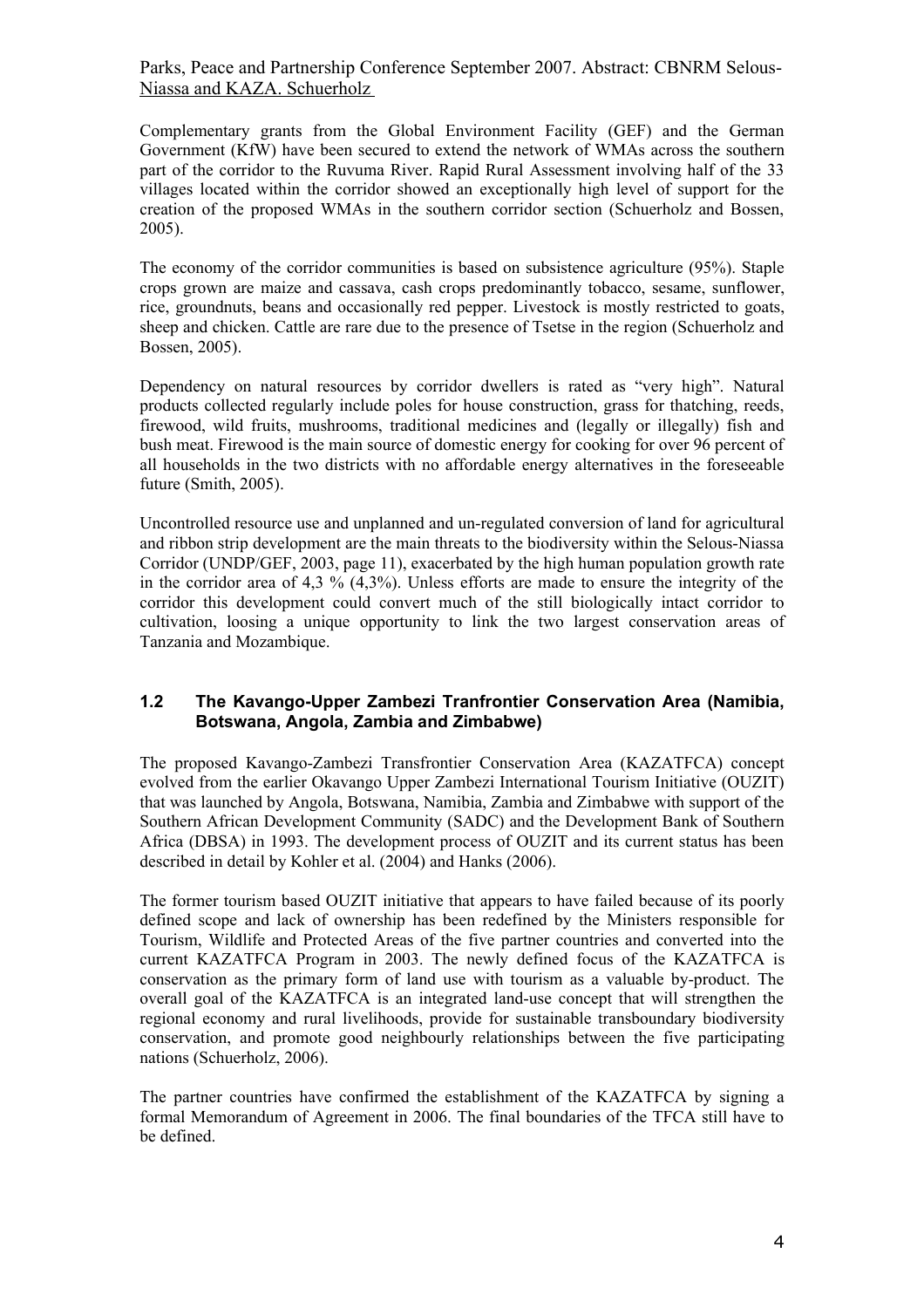The proposed TFCA covers approximately 300 000 km<sup>2</sup> of very complex ecosystems ranging from some of Southern Africa's most significant wetlands to extensive and contiguous *miombo* and *mopane* woodlands described in detail by Hanks (2006) and UNEP (2005). The KAZATFCA encompasses the greater part of the Okavango River Basin, an integral part of an extended ecoregion connected to the Upper Zambezi River Basin shared by Angola, Namibia and Botswana. Hanks (2006) considers eight main areas within the TFCA of particular conservation interest: (i) Okavango Swamps; (ii) Kavango/Okavango river fringes; (iii) Makgadikgadi Pans and Nata River Delta; (iv) Zambezi riparian woodland (below Senanga); (iv) Zambezi riparian woodland (between Kazungula and Victoria Falls); (vi) Victoria Falls and Batoka Gorge; (vii) Kazuma Pan and; (viii) Southern Hwange dunes and Nata mudflats.

The KAZATFCA supports the largest contiguous population of African elephants, mostly concentrated in the Okavango Delta of Botswana. More than 120,000 elephants were recorded in aerial surveys (2005-2006) from this region and over 50,000 elephants in north-western Zimbabwe and [1](#page-4-0)6,000 in north-eastern Namibia (Chase, 2006)<sup>1</sup>. Chase estimates an annual growth rate of the Botswana elephant population of 5%.

Research supported by Conservation International and the Wildlife Department of Botswana has confirmed elephant movements between Botswana and Angola and Botswana and Zambia via "corridors" across the Caprivi Strip in Namibia. Growing elephant populations and increasing elephant traffic across the densely settled Caprivi Strip have resulted in a noticeable increase of human-elephant conflicts with significant adverse impacts on the predominantly rural communities of this area depending on subsistence agriculture. Crop damage by marauding elephants and other wildlife originating particularly from Botswana's Chobe National Park have become a permanent threat to the livelihood of front-line farmers in the Caprivi.

On the other hand elephants are recognized as critical source of income from consumptive and non-consumptive use with direct financial benefits to Conservancies in Namibia and wildlife trust communities in Botswana.

In view of current and future challenges posed by increasing elephant populations in the region and growing elephant movements across the Caprivi, Namibia has elaborated an elephant management plan which addresses both the challenges and opportunities. The plan signals Namibia's willingness to cooperate with the four neighbouring countries and the world community at large in developing joint policies which permit a stabilization of ecologically viable elephant populations in the KAZATFCA. This is expected to be accomplished partly through the accelerated establishment of community-based wildlife management areas which will protect game species in return for harvest quotas of specified game species to be allocated to the participating communities. It is hoped that the revenues to be generated by the Conservancies and equivalent models in the neighbouring countries through trophy hunting, together with development assistance expected from the international donor community in support of the conservation efforts, will counter-balance the current and increasing adverse impacts of wildlife on rural communities. It is evident that without full cooperation of the local communities living in the Caprivi centering on a "win-win" approach to wildlife management the ambitious goals of the KAZATFCA cannot be achieved (Hanks, 2006).

If successful the KAZATFCA would link some of Africa's most well known and most popular National Parks and provide protection to large parts of the TFCA that are still unaltered.

<span id="page-4-0"></span><sup>&</sup>lt;sup>1</sup> Personal communication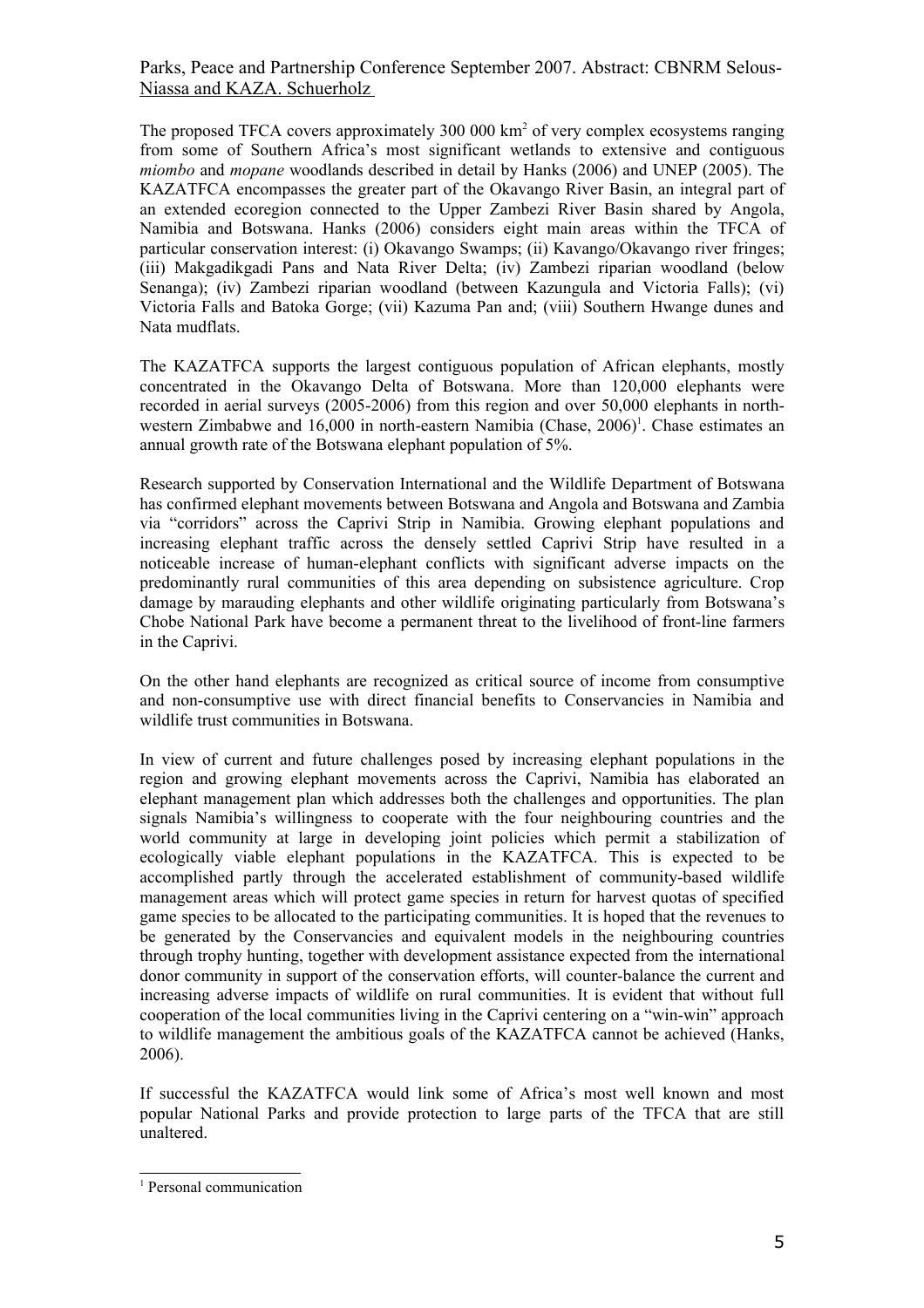Land conversion for agriculture and uncontrolled settlements -most visible in the northern part of the TFCA where forests and woodlands have turned into shrublands or wooded grasslands- are recognized as serious threats to the region's ecological integrity. These problems are compounded by excessive elephant browsing, over-grazing by domestic livestock, falling water tables in wetlands, increasing droughts, and systematic fire suppression.

The elephant work in the KAZATFCA substantiates the need for harmonized management and policy guidelines of the five partner countries and the need to officially designate transfrontier ecological corridors that permit free movements of wildlife between established conservation areas. The Caprivi Strip of Namibia located strategically in the heart of the TFCA bordering all four other TFCA member states will play a pivotal role in the future development of the KAZATFCA.

## **2. Community-Based Wildlife Management Models applied to the target areas**

### **2.1 "Wildlife Management Areas" (WMA): The Tanzania Model**

Land tenure in Tanzania is governed by the Land Act, 1999 and the Village Land Act, 1999. In general all land in Tanzania is public and vested in the President who is the trustee of the land for and on behalf of the citizens of Tanzania. For the purposes of management all public land is divided into three general categories under the Land Act. These are: (a) General Land, (b) Village Land and (c) Reserved Land.

The establishment of a Wildlife Management Area in Tanzania requires participating villages to develop a Land Use Plan with areas designated for specific uses. In the event that land from more than one village is covered by a single WMA a Joint Village Land Use Plan (LUP) is developed. Demarcation of individual village boundaries as part of the Land Use Planning Process is required under the Tanzanian Village Land Policy. The actual land use planning process is conducted by the Village Assemblies of the corresponding villages with assistance from a multisectoral team of the District Offices. The village then forms a Community Based Organisation (CBO), officially registers it and submits an application for "Authorised Association Status" to the Director of the National Wildlife Division.

The entire land use planning process is estimated to take about 6 weeks per village provided timely processing by the Wildlife Department. Currently topographic maps of a 1:50 000 scale are used as a basis for mapping the LUP. In the actual land planning process villagers designate and quantify areas for the categories: (a) Wildlife Management (Conservation); (b) Village Forest; (c) Agriculture and Livestock Grazing; (d) Residential; (e) Reforestation; (f) and/or any other area-category the concerned village wishes to designate. Land Use Plans typically cover a period of up to 15 years. Land use allocations give due consideration to village expansion.

Once a CBO has been granted the status of "Authorised Association (AA)" it is allocated user rights to wildlife occurring within the WMA. The user rights can include a quota for "bush meat" (community consumption), trophy hunting, non-consumptive tourism and live animal capture to be re-sold for stocking purposes. Conditional resource utilisation requiring licenses from the responsible authorities include forest products, honey collection from wild bees and fish resources. Activities not permitted are mining, wildlife cropping and wildlife farming/ranching.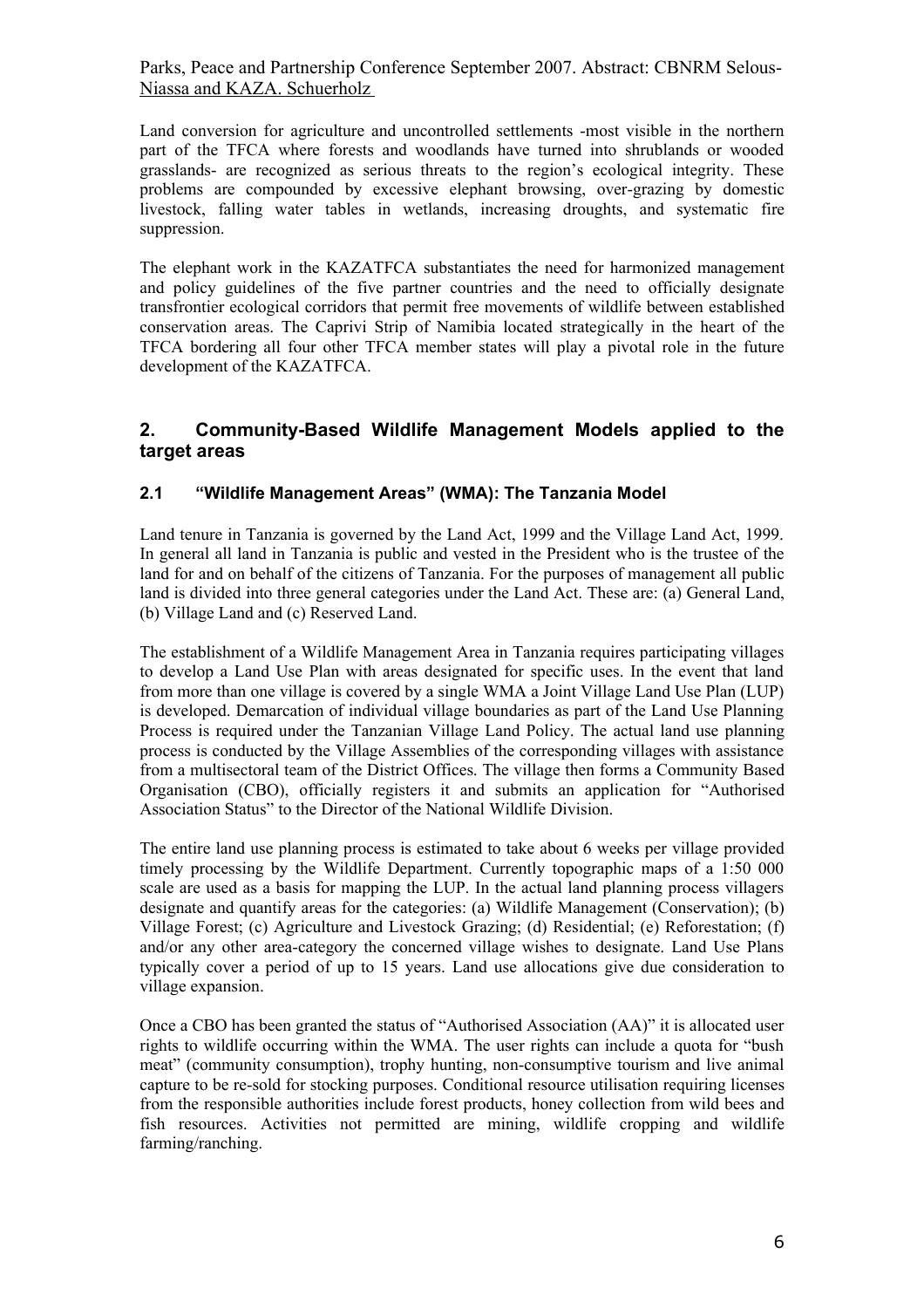An AA may also enter into Investment Agreements or Joint Ventures with the private sector concerning natural resources within the WMA. The AA is accountable to the Village Council. It is responsible for the day-to-day management of the WMA.

Numerous institutions and organisations are involved in the establishment and management of WMAs. The most important institutions for the day - to - day management are the AA, the Wildlife Division via the respective District Game Officer and the District Natural Resource Advisory Body.

Once established and gazetted a WMA is managed jointly by the Village Government and the WMA Resource Committee who also appoint Village Game Scouts responsible for law enforcement, fire management, the hunting of game allocated as "village quota" and for the control of trophy hunting and tourism. The game meat is sold by the scouts to villagers against a fee at market value.. The so called "bush meat" -legally not accessible to rural communities outside of WMAs- is a highly valued commodity. The revenues generated from the sale of bush meat and trophy hunting are used to cover the expenses of community scouts and the WMA Resource Committee. Existing and future WMAs of the corridor are represented on the corresponding District Natural Resources Committees.

The land use plan in support of a WMA provides Village Councils with a powerful tool in combating illegal land occupation by squatters and prevents wildlife habitat fragmentation as a result from squatting and land conversion for agriculture.

#### **2.2 "Conservancies": The Namibia Model**

Similar to the Tanzania WMA model the Namibia CBNRM approach is based on wildlife and tourism, common to most other CBNRM models developed and applied in Africa. Center to both CBNRM approaches is how to effectively and sustainably manage common property resources including wildlife and forests for the benefit of the people who derive their livelihood from such areas.

In Namibia a precedence was set by new legislation in 1968 providing private landowners the right to commercially farm and use common property wildlife resources. A 1975 amendment to this law gave private landowners the exclusive right to retain all the proceeds from the sale of trophy hunting and live game specimens. Realizing that sustainable wildlife management can only be achieved through viable game populations in need of sufficiently large and contiguous habitat, freehold farmers in Namibia started to form "Conservancies". The Conservancies are managed by a committee in accordance with the Conservancy constitution that regulates common interests in wildlife resources. The Conservancy Committee is composed of democratically elected Conservancy members, a powerful lobby of common interests on deeded lands.

Encouraged by Namibia's legal framework and policies applied to Conservancies on freehold land, IRDNC successfully pioneered the idea to transfer this model to people living on Stateowned land. This involves transfer of proprietorship over wildlife as a common resource to a group of people living on public land with interest in communal resource management.

Key partners of IRDNC are local traditional leaders and community members concerned about declining wildlife populations resulting from poaching and habitat destruction. Since its early involvement, the IRDNC assisted local communities in training and deploying community game scouts and linking communities with the tourism sector in order to generate revenues as an incentive for conservation of local wildlife.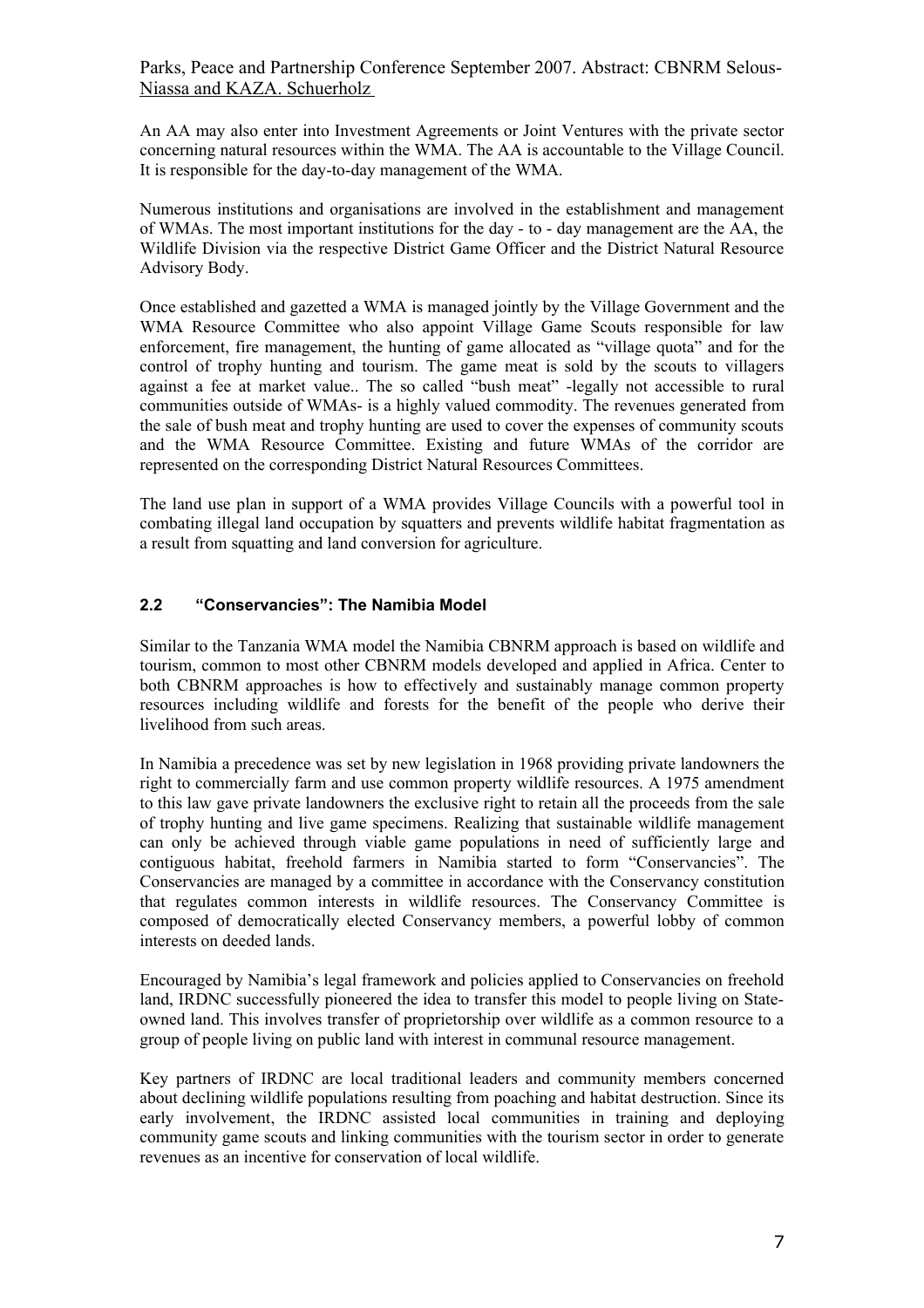The Conservancy approach involving rural communities on public land gained momentum when the "Namibia Association of Community Based Natural Resource Management Support Organizations" (NACSO) was established in 1996. NACSO is an association of twelve autonomous CBNRM service organizations providing quality services to communal area communities with interest in managing and utilizing their natural resources in an equitable and sustainable manner. NACSO is based on the rationale of forming synergies by pooling a wide range of expertise for the benefit of the country's rural poor with interest in communal land and resource management.

The combined initiatives of NGOs and rural communities, supported by the private sector and fully endorsed by a highly committed Ministry of Environment and Tourism (MET) led to the development of powerful CBNRM policies and legislation. In 1995 the Cabinet of Namibia approved the new policy for communal area Conservancies, put into law by the Parliament in 1996. The policy entitles communal area residents to form Conservancies with conditional rights to wildlife and tourism and the right to retain the revenues generated in the process.

Growing international interests in the successful conservation efforts by Namibian NGOs at grassroots level on public lands has resulted in substantial donor funding in support of CBNRM and Conservancies in particular. The 1993 launch of the community Conservancy model known as "Living in a Finite Environment (LIFE) Programme" has brought major donor funding by USAID and the WWF family to the country. But it was not until 1997 that the first communal area Conservancy was gazetted.

The process of forming a communally owned and operated Conservancy on public land involves the following steps: The community (a) defines its membership and geographical boundaries; (b) elects a committee from its members; (c) decides on a plan for the equitable distribution of benefits; and (c) adopts a legally recognised constitution.

Once a Conservancy has been gazetted, the Nature Conservation Amendment Act (Act 5 of 1996) gives the Conservancy Committee on behalf of its constituents "rights and duties" related to the consumptive and non-consumptive use and sustainable management of identified game species for their economic benefits in return of proven conservation efforts. The Act provides the Conservancy Committee the same rights, privileges, duties and obligations that the Nature Conservation Ordinance confers on a commercial farmer (Jones, 1999).

A public interest legal firm assists the fledgling Conservancy in developing the Conservancy constitution and negotiating contracts with the private sector regarding tourism initiatives and the use of hunting quotas. Further assistance is provided by the "Wildlife Council", a regional Government institution under the umbrella of the Ministry of Environment and Tourism, in the process of developing a candidate Conservancy.

The policies and legal framework related to Conservancies in Namibia have triggered a nation-wide conservation and development movement that now covers an area of 71,000 km<sup>2</sup> registered Conservancy land with a combined total of 95,000 Conservancy constituents. Within the Eastern Caprivi five Conservancies with a membership of 7,500 persons have been registered to date, covering an area of approximately  $1,760 \text{ km}^2$ . Eight other Conservancies have applied for registration and numerous other communities are actively pursuing Conservancy status.

It is widely recognized that Namibia's Conservancy movement has significantly changed the attitude of communal area residents which have begun integrating wildlife and tourism enterprises into their livelihood strategies. As a consequence, land-use patterns across Namibia's communal areas are changing towards more environmentally appropriate and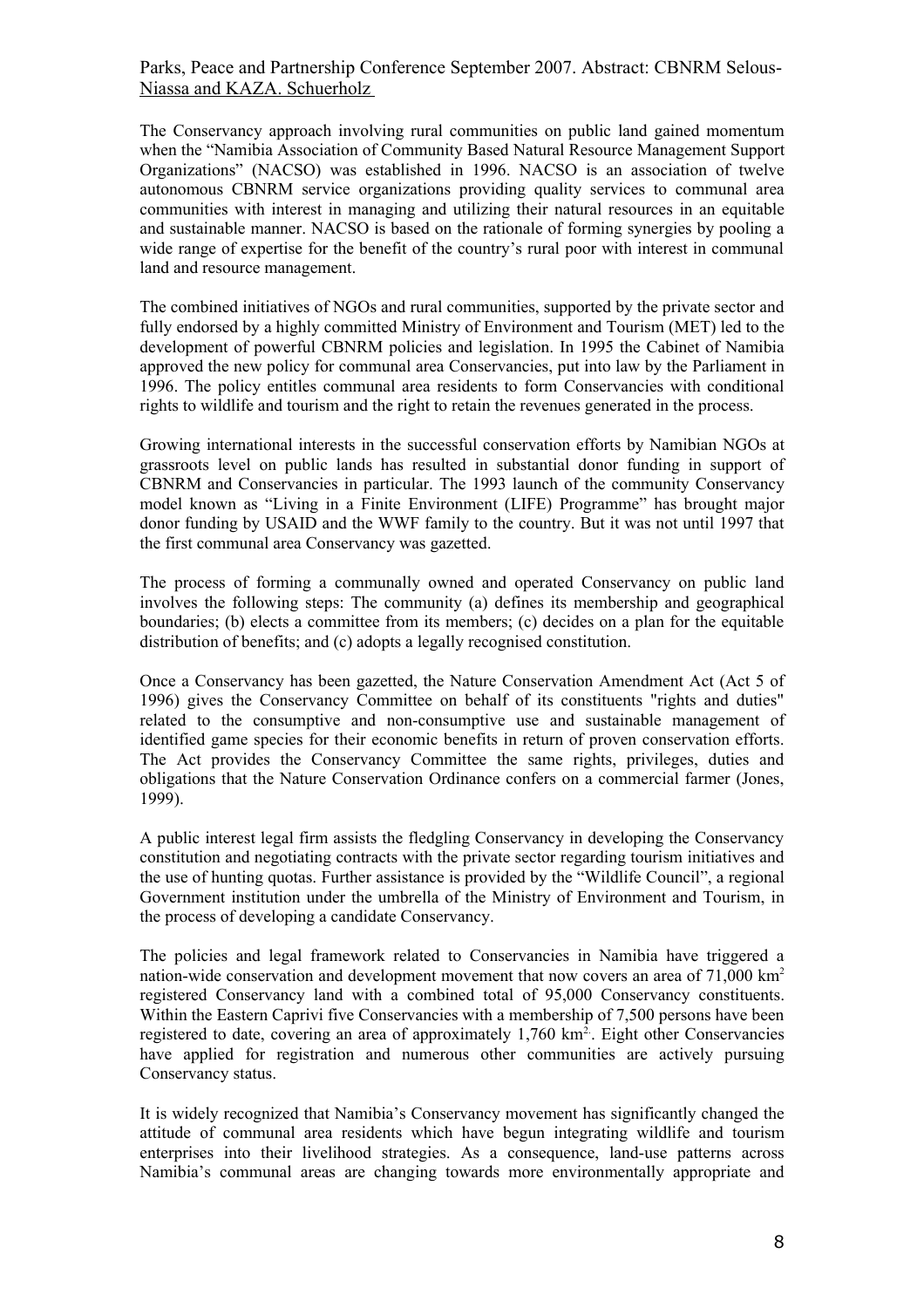sustainable forms of game production, which concomitantly enhances the viability of Namibia's extensive protected area network (Hanks, 2006).

### **3. Comparison of the Tanzanian and Namibian CBNRM Approaches**

It may safely be assumed that CBNRM models currently applied to Anglophone Africa have directly evolved from or at least been influenced by the lessons learnt from Zimbabwe's "Communal Areas Management Program For Indigenous Resources" (CAMPFIRE). The CAMPFIRE approach, adopted by Zimbabwe's Department of National Parks and Wildlife Management in the early 1960's, replaced the rather protectionist colonial style wildlife and nature conservation policies which had dominated Anglophone Africa for the past century. This new approach to conservation management focused on the step-by-step integration of communities living in support zones of protected areas. It was based on the rationale that community empowerment, which manifested itself through providing communities with legal rights to the sustainable use of wildlife on communal lands, would gradually lead to community "ownership" in conservation management. Jones (1999) argues that rural communities receiving income related to the sustainable use and management of wildlife under CAMPFIRE will actively engage in wildlife and habitat conservation as long as the perceived benefits exceed the costs associated with being part of the CAMPFIRE Program. It is suggested that this statement may safely be extrapolated to all offshoots of the CAMPFIRE model developed to date. The major shortcoming of CAMPFIRE was that revenues generated from wildlife were channelled through Government institutions, prone to corruption. This also limited the participating communities' decision-making powers, contributing to the growing alienation of communities from the system.

The basic principles of the CAMPFIRE approach are also common to both CBNRM models investigated by this paper. Revenues generated within the targeted models, however, are collected directly by the communities with shares to be provided to Government agencies. Community empowerment is central to the Selous-Niassa ecological corridor connecting prime conservation areas of Mozambique and Tanzania and central to the two proposed ecological corridors transecting Namibia's Caprivi Strip connecting key conservation areas of Botswana, Namibia, Angola and Zambia. In both cases communities are given access to wildlife and other resources in lieu of wildlife and wildlife habitat conservation commitments.

Both models, the WMA of Tanzania and the Conservancy of Namibia (generically called "CBNRM models"), result in tangible and indirect community benefits. Benefits common to both CBNRM models are:

- designated and gazetted CBNRM areas and officially recognized boundaries of communal lands;
- ultimate allocation of wildlife quotas for communal and commercial use under own management;
- rights to retain a portion of revenues generated from common property resources;
- controlled CBNRM membership rights to sustainable use of forest resources and minor products;
- community rights to capitalize on nature-based tourism opportunities and to issue tourism related land-leases;
- strengthening community identity and community cohesiveness:
- mobilizing community members;
- democratization of communal decision-making processes;
- participatory approach to CBNRM;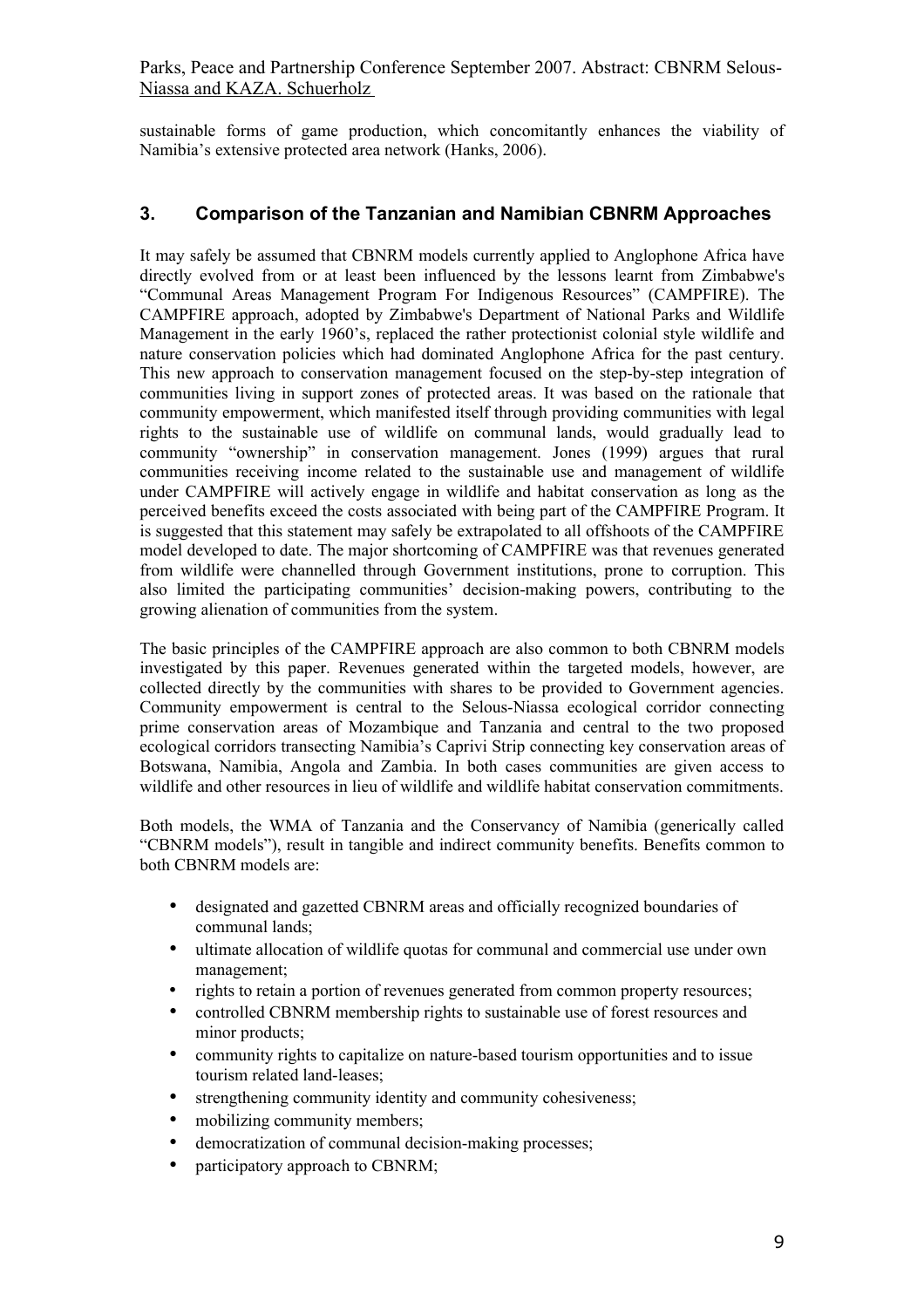- cooperation between traditional leaders and CBNRM administrative structures:
- accountability and transparency of CBNRM structures (good governance);
- communal institution building and capacity development;
- creating employment opportunities;
- training community scouts for law- and community policy enforcement;
- CBNRM membership engaging in voluntary conservation activities;
- skill development and leadership training:
- forging partnerships between communities and institutions;
- creating joint venture opportunities between communities and private sector;
- attracting assistance from NGOs and international donor community;
- leading to integrated spatial land-use planning as part of a regional planning approach.

It is evident that the direct benefits and spin-offs of the two CBNRM models compared by this study exceed the original scope of CAMPFIRE, indicating the steep learning curve in CBNRM since its early origin. Some of the more visible differences between the two approaches are highlighted as follows.

In contrast to the policy framework of Namibia's Conservancy model, the Tanzanian policy and legal framework associated with WMAs:

- provides legal tenure to communal lands registered under a WMA;
- requires that community boundaries within a WMA have to be fine-tuned, agreed upon with neighbouring communities and free of disputes and conflicts prior to application for WMA status;
- requires the elaboration of a spatial land-use plan with designated categories defined by the WMA policies;
- requires the designation of a wildlife conservation area to be contiguous with wildlife conservation areas of joining WMAs and/or designated protected areas respectively (**of critical importance to WMAs created in support of ecological corridors**);
- Joint management boards of communities deciding to jointly form a WMA.

It is suggested that the greater security of village land as a spin-off of the Tanzania WMA model may well be of even greater importance to a village than the potential economic benefits derived from an allocated wildlife quota. This particular aspect plays an important role in the development process of the two proposed WMAs located in the southern section of the Selous-Niassa ecological corridor. It may also be a further explanation of the surprising enthusiasm and positive response to the creation of the WMAs by villagers of the corridor surveyed in this context by Schuerholz and Bossen (2004). Village Councils appeared to be fully cognizant of the powerful tool provided to them in defence against the alarming and ever growing number of squatters migrating from the drought-ridden north-western part of Tanzania to the more fertile south-western part of the country in search of arable land. Recognition of WMAs on village land and a well structured spatial land use plan will allow village governments to more effectively control and manage settlements and land- and resource use.

In comparison, the Namibian legal framework related to Conservancies does not affect land tenure. It rather empowers Conservancies to "administer" natural resources on communal lands and to allocate leases for tourism-related infrastructure. Although the Namibian model requires the production of a "management plan" as part of the Conservancy registration process, no spatial land-use plan with areas exclusively designated to wildlife conservation is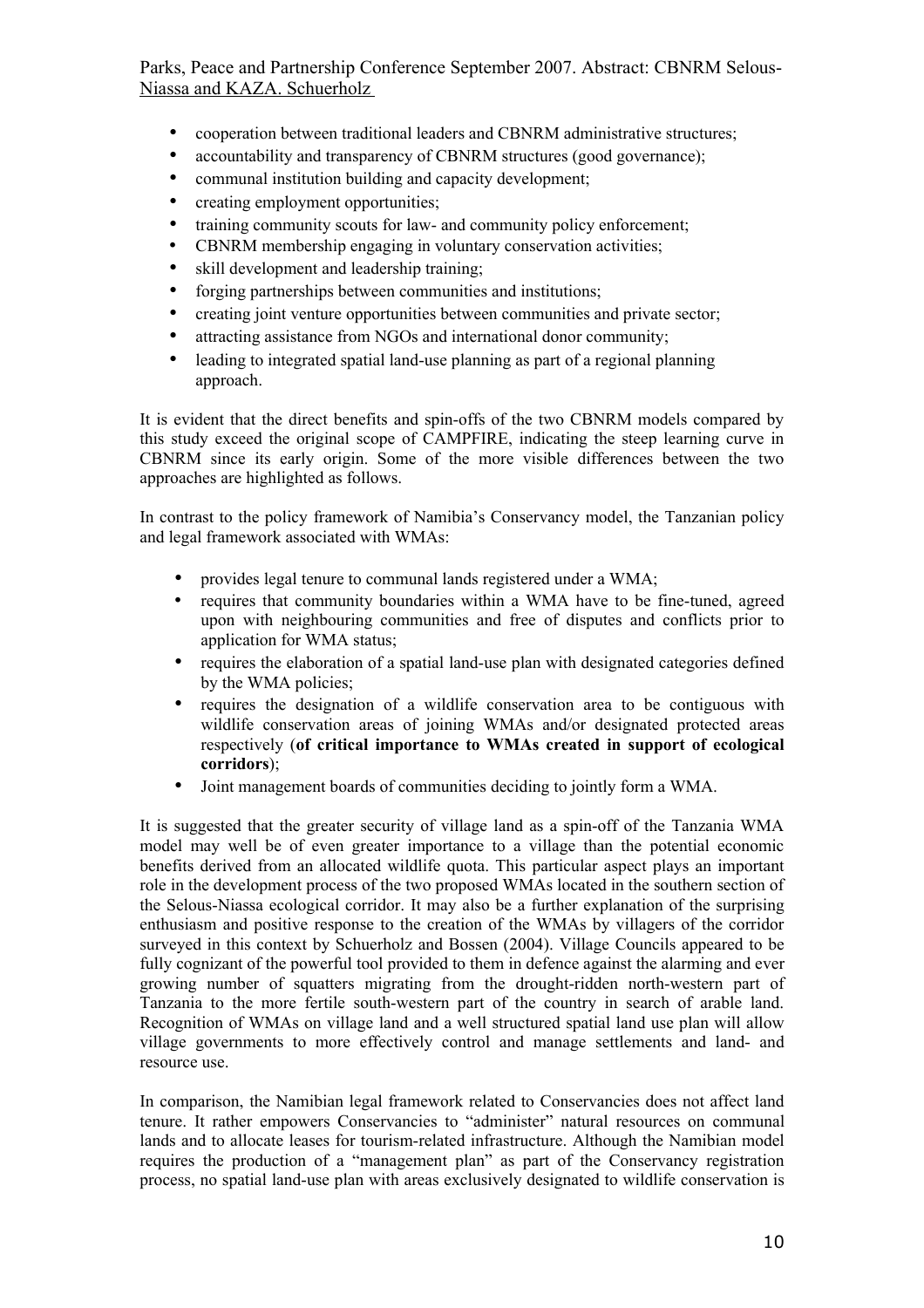required as mandatory for a Tanzanian WMA. Schuerholz (2006) suggests that the lack of spatial land use plans and the absence of designated wildlife areas in particular may be of serious future consequences to frontline Conservancies of the Caprivi Strip located in the proposed wildlife corridors. The author argues that in the absence of interlinked conservation areas which are free of human settlements and which permit free movements of mega fauna growing wildlife-human conflicts encountered by the 13 registered and proposed frontline Conservancies of the Caprivi Strip eventually may outweigh the economic incentives provided through wildlife allocations. This will be exacerbated if the income generated by a Conservancy through safari hunting and tourism will not reach the household level of the Conservancy's constituents and if wildlife damage to crops and livestock is not sufficiently compensated for.

At present most of Namibia's Conservancies permit livestock grazing throughout a Conservancy. In the absence of spatial land use plans subsistence farmers and their fields are widely scattered exacerbating wildlife-human conflicts. Salambala at current appears to be the only frontline Conservancy in the Eastern Caprivi Strip having set aside land for wildlife habitat conservation.

In comparison livestock grazing within a Tanzanian WMA is confined to specially designated livestock grazing areas. Designated conservation areas are kept free of livestock and any other land use, thus reducing the risk of livestock predation, at the same time providing high quality wildlife habitat without human disturbance.

In the absence of designated and clearly defined viable conservation areas within the frontline Conservancies of Namibia the direct contributions of the Conservancies to biodiversity conservation appears comparatively low. Actual benefits are more in terms of community empowerment rather than in support of biodiversity conservation

Schuerholz (2006) argues that the widely praised economic benefits derived from wildlife and tourism benefiting Conservancies, WMAs and other CBNRM models are overrated. He observes that although financial sustainability of Caprivi frontline Conservancies may be achieved through revenues generated from trophy hunting and community-based tourism, revenues rarely reach Conservancy members. Most of the revenues generated are currently absorbed by the Conservancy's administrative structures leaving little for disbursement amongst members. This author concludes that Caprivi Conservancies could significantly be improved through better budget transparency, greater accountability and improved communication between Conservancy administrators and Conservancy members.

A serious constraint related to WMAs in Tanzania is that the Wildlife Department as the institution responsible for allocating wildlife quotas (trophy hunting) to gazetted WMAs rarely complies with its legal obligation. Frequently, quotas are directly supplied to commercial safari operators for areas located within WMAs, thus circumventing WMAs Councils and depriving WMAs of their legal rights to generate much needed revenue, the key incentive to participate in conservation efforts (Schuerholz and Bossen 2005). As a result WMAs are unable to generate sufficient revenue for covering operational costs and no funds are available for disbursement amongst WMA constituents.

The Tanzanian Wildlife Administration initiated its own version of CBNRM in the late 80s convinced that this would benefit game management and biodiversity conservation alike. This replaced the country's traditional "fines and fences" approach to wildlife management and the "fortress conservation" philosophy prevalent throughout Anglophone Africa during the last century. When confronted however with actually empowering communities by giving them their rights in accordance with the official Wildlife Policy of Tanzania (1998) the Wildlife Administration proved to be reluctant to relinquish its powers affiliated in the past with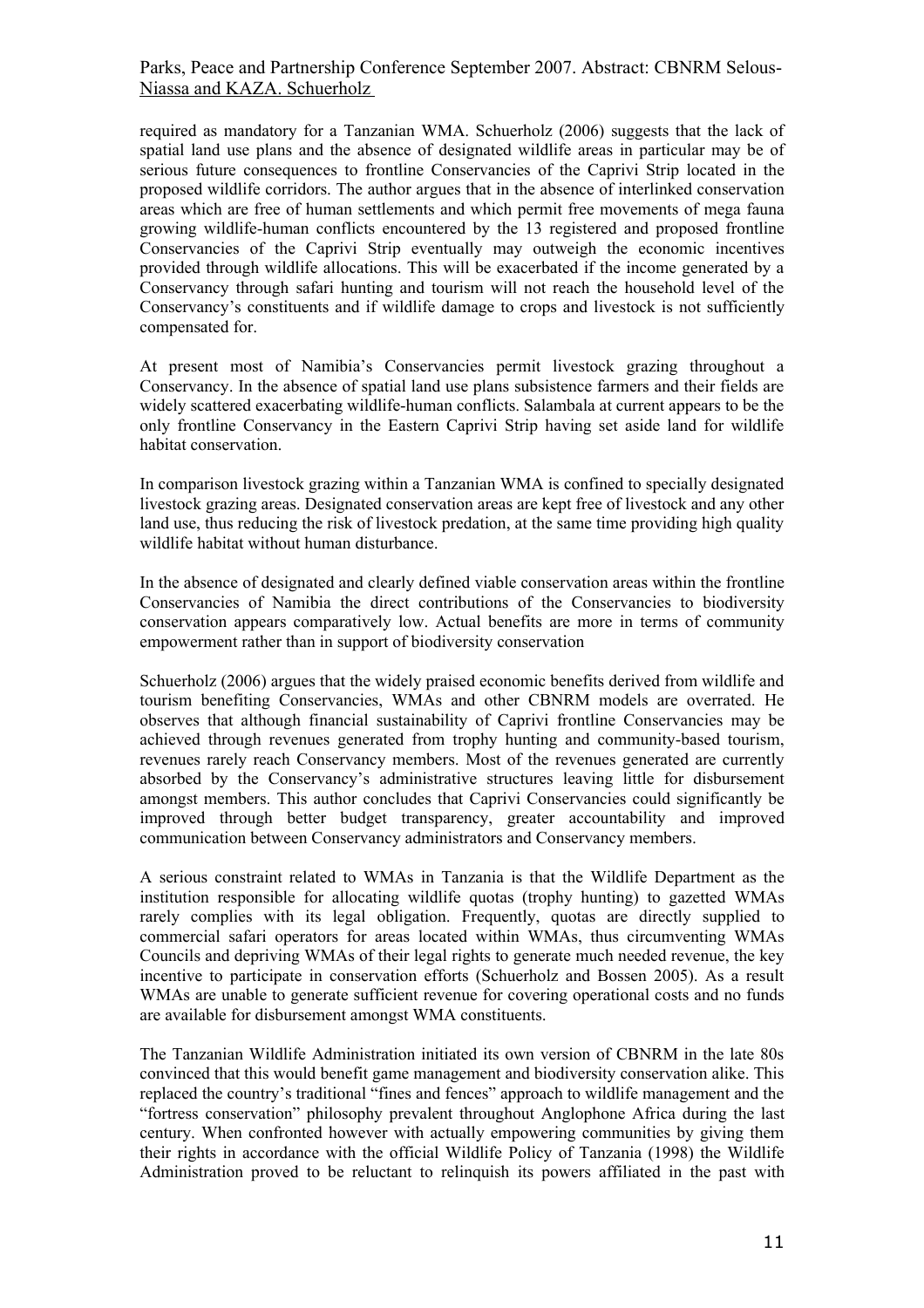significant informal and illegal income from tourist hunting. Commercial hunting operators proved to be equally opposed to community empowerment being afraid of loosing privileges traditionally provided to them by the Wildlife Department under highly favourable conditions (i.e., receiving rights to hunting blocks for unusually long periods of time at a fees below market value and hunting blocks awarded without public tender). To date this continues to be the biggest challenge to the effective functioning of WMAs in Tanzania (Baldus 2006).

In their analysis of Tanzania's current hunting system Baldus and Cauldwell (2006) criticize the lack of transparency and accountability of the country's Wildlife Department, resulting in substantial losses in revenue to the Central Government. The authors suggest that the revenues are going to a group of civil servants intimately cooperating with influential members of the hunting industry instead. The fact of "Poor Governance" within certain sectors of Tanzania's Ministry of Natural Resources and Tourism appears to be common knowledge in Tanzania and have become subject to public and Parliamentarian debate. Resistance to reforms appears the major reason why CBNRM so far did not have the success it deserves in spite of efforts by cooperating communities and the international donor community. It is apparent that unless the Government of Tanzania fully complies with its legal obligation to CBNRM the ambitious goals of WMAs cannot be achieved.

The successful establishment of "trans-boundary fora" which promote transboundary cooperation between Conservancies in the Eastern Caprivi that share common boundaries with neighbours from Botswana, Zambia and Angola should receive special recognition in a transfrontier conservation context. This applies in particular to the four emerging Trans-Boundary Fora of Imushi-Kwando (Namibia and Zambia), Salambale-Chobe Community Trust (Namibia and Botswana), Impalila/Kasika-Sekuti (Namibia and Zambia) and Tocadi-Kyaramacan (Namibia and Botswana). Common interest areas of the trans-boundary fora are: fire management, combating cattle theft, wildlife monitoring, problem animals, anti-poaching, fishing, and information exchange. To achieve this, IRDNC and CI with financial assistance of international donors facilitate transboundary exchange visits between neighbouring communities, implement workshops and seminars, provide training and assist in the preparation of Memoranda of Cooperation between neighbouring communities. Schuerholz (2006) suggests that the establishment of transboundary fora and transfrontier cooperation at grassroots level is "key" to the success of the KAZATFCA leading to a valuable mutual learning process and creating important synergies and friendship between neighbouring communities. This initiative is highly relevant and of a high priority in the framework of any TFCA.

Trans-frontier cooperation between Tanzania and Mozambique is currently also being promoted in context with the Selous-Niassa Ecological Corridor Project co-financed by the German Government and the Global Environment Facility.

### **Conclusions**

It is suggested that the ambitious conservation goals of trans-frontier conservation areas and ecological corridors can only be achieved through participatory spatial land- and resource use planning and management, securing the livelihood of the rural poor, generating tangible benefits, and fair equity sharing down to the household level. Local empowerment and synchronized land- and resource use policies by neighbouring countries sharing a designated conservation area will play a decisive role in this process. Lessons show that the CBNRM approach chosen for the Selous-Niassa ecological corridor linking the largest conservation areas of Tanzania and Mozambique and for the ecological corridors traversing the Caprivi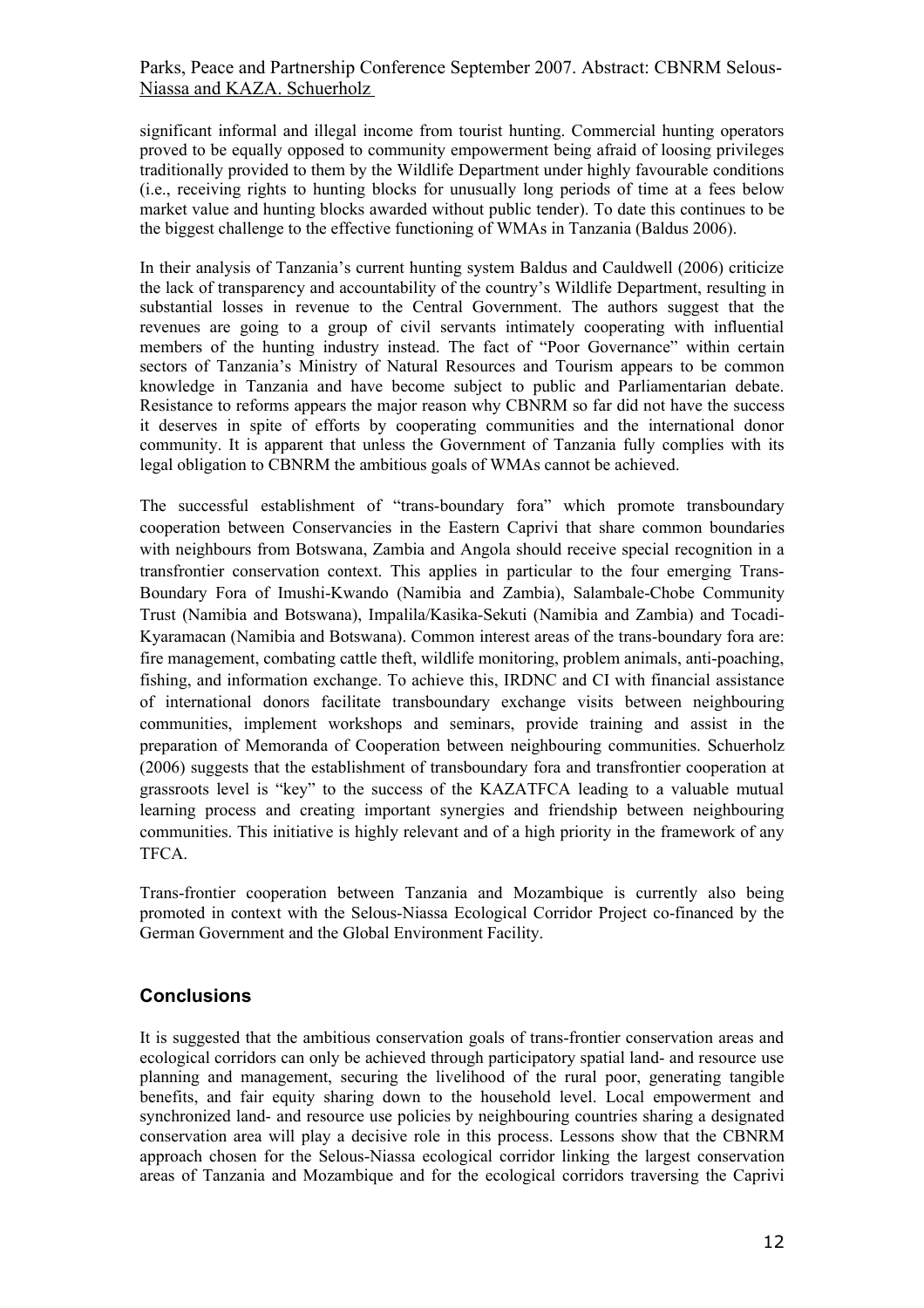Strip of Namibia in the heart of the KAZATFCA may well be the right strategy in support of reaching the highly ambitious transfrontier conservation goals.

Since Tanzania's WMA- and the Namibia's Conservancy models both hinge on the conditional economic utilization of wildlife the link between community income and wildlife conservation is emphasized. It is argued that without devolving management participation and economic benefits derived from CBNRM to the household level members of neither model are likely to develop the much desired ownership in CBNRM.

Community empowerment rather than direct economic benefits appear of foremost importance to the WMA approach in Tanzania. On the other hand the WMA approach will not fully achieve its conservation goals as long as the Government of Tanzania does not honour its legal obligation in providing game quotas directly to the WMAs and the right of WMAs to fully retain revenues generated through the game harvest for communal benefits.

In comparison, the Government of Namibia is fully committed to its highly successful Conservancy approach, willing to devolve management authority and the right to generate and retain the revenue generated from wildlife allocations to groups of people applying for Conservancy status on communal land. Namibia has created an enabling legal and administrative framework accordingly, actively promoting and supporting Conservancies to become established.

The efforts of the Government are complementary to the CBNRM programs of IRDNC and other NGOS assisting existing and emerging Conservancies to function effectively while reaching social, economic and environmental sustainability and to effectively manage and conserve their natural resources in partnership with government. The IRDNC program in particular has been instrumental in empowering communal frontline Conservancies of the Eastern Caprivi guiding them through the process of becoming self-sufficient. Furthermore, synergies are created through good cooperation with complementary NGO programs supported by the international donor community, all operating at grassroots level. Preliminary findings also show that strong Conservancy structures open doors for new business opportunities and joint ventures.

It is suggested that the Namibian Conservancy model would benefit from the participatory elaboration of spatial land use plans with focus on designated conservation areas which are free of other use. Spatial land use planning and designated conservation areas as an important land use category should become an integral part of the Conservancy's legal framework.

Mainstreaming conservation into all facets of Conservancy life has to become a key objective. Without the appreciation of the full value of goods and services provided through ecosystem conservation Conservancy members will continue to focus on anti-poaching measures and on how to solve wildlife-human conflicts. A holistic ecosystem approach to conservation is needed in order to realize full benefits for Conservancy members and biodiversity alike.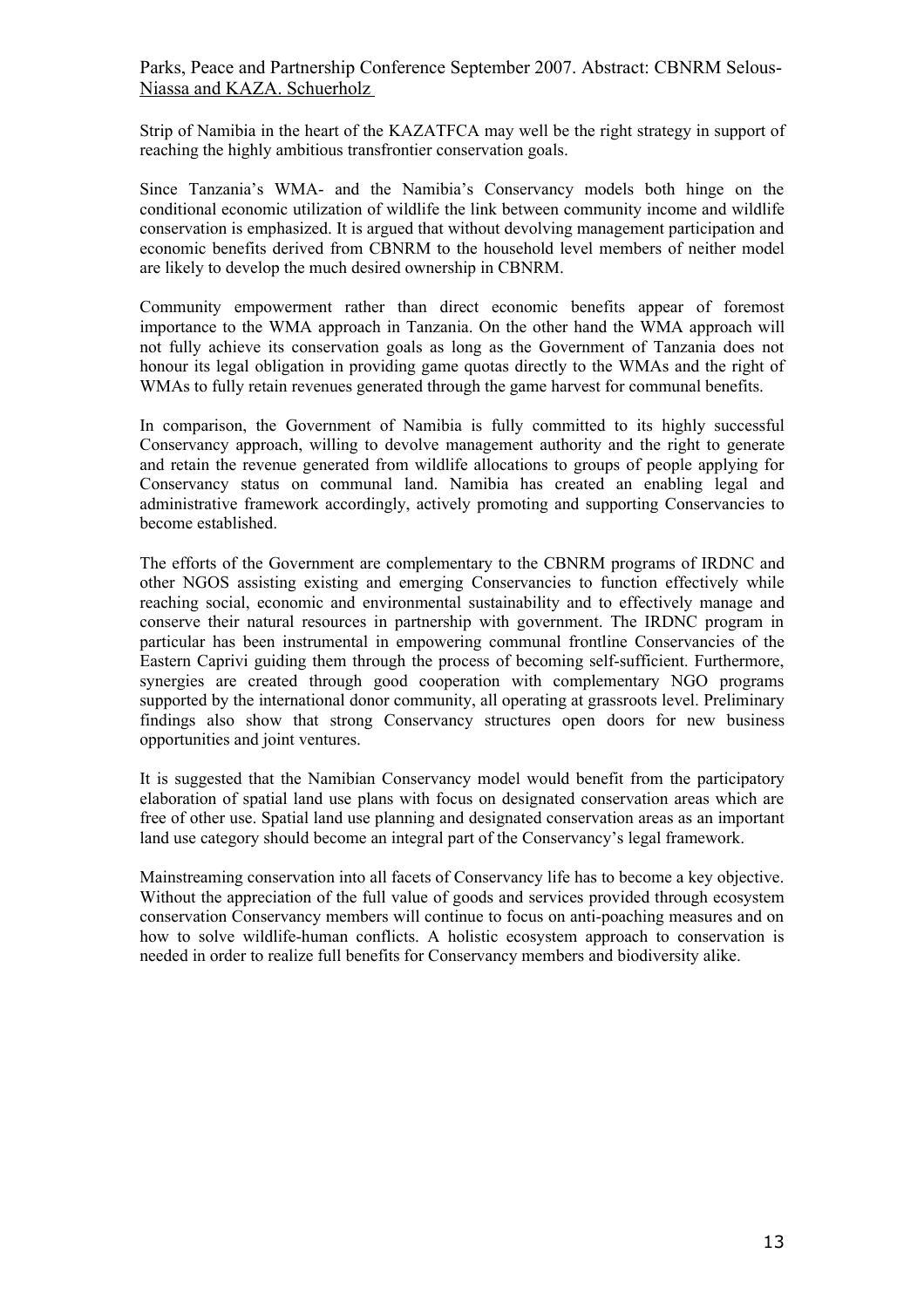## **References**

Ashley, C. "Intangibles matter: non-financial dividends of community based natural resource management in Namibia". WWF LIFE Program, 1998.

Baldus, R. D. "The Crucial Role of Governance in Ecosystem Management - Results and Conclusions of the Selous Conservation Programme". In: TANAPA, FZSociety and BMU. (Ed.) Managing Africa's Natural Ecosystems. Report of the Information Sharing and Best Practices Workshop. Serengeti National Park. 2006.

Baldus, R., Hahn, R., Mpanduji D.G., and L. Siege. "The Selous-Niassa Wildlife Corridor". Tanzania Wildlife Discussion Paper No.34. Wildlife Division, Dar Es Salaam, Tanzania. 2003

Baldus, R. D. and A. Cauldwell."Tourist Hunting and its Role in Development of Wildlife Management Areas in Tanzania (incl. Selous Hunting Database)". GTZ. Dar Es Salaam. 2004

Jones, B.T.B.. "Community management of natural resources in Namibia". IIED Bookshop, London. 1999.

Chase, M. and M. Griffin. "Ecology, population structure and movement of elephant populations in northern Botswana"*.* Final Year End Report submitted to the Shikar Safari Club. 2005.

Conservation International. "Towards rationalizing transboundary elephant management and human needs in the Kavango/Mid-Zambezi Region". Summarized results of a seven-country workshop held by CI in Gabarone, Botswana, 23-24 May 2006. CI Archives Cape Town. 2006.

Hahn, R. "Environmental baseline study for the Ruvuma Interface". Pre-feasibility study report to GTZ. GTZ Archives Dar Es Salaam, Tanzania. 2004.

Hall-Martin, A. and S. Modise. "Existing and potential transfrontier conservation areas in the SADC Region". Status report prepared and funded by the PPF and the DBSA. Archives PPF, Stellenbosch, South Africa. 2002.

Hanks, John. "Prefeasibility Study of the proposed Kavango-Zambezi Transfrontier Conservation Area". Unpublished Report, Archives Peace Parks Foundation, Stellenbosch, South Africa. 2006.

Murphy, C., Suich, H., Slater-Jones, S. and R. Diggle. "Big can be beautiful – Ensuring regional transboundary conservation supports local community resource management in the proposed Okavango/Upper Zambezi TFCA, southern Africa". Paper presented at the 2004 International Association of the Study of Common Property conference, Mexico, 9–13 August, 2004.

Norton, P. "Niassa Game Reserve Rovuma River Interface Tourism Destination: Assessment Mtwara Development Corridor". Report to the National Development Corporation, Dar Es Salaam, Tanzania. 2005.